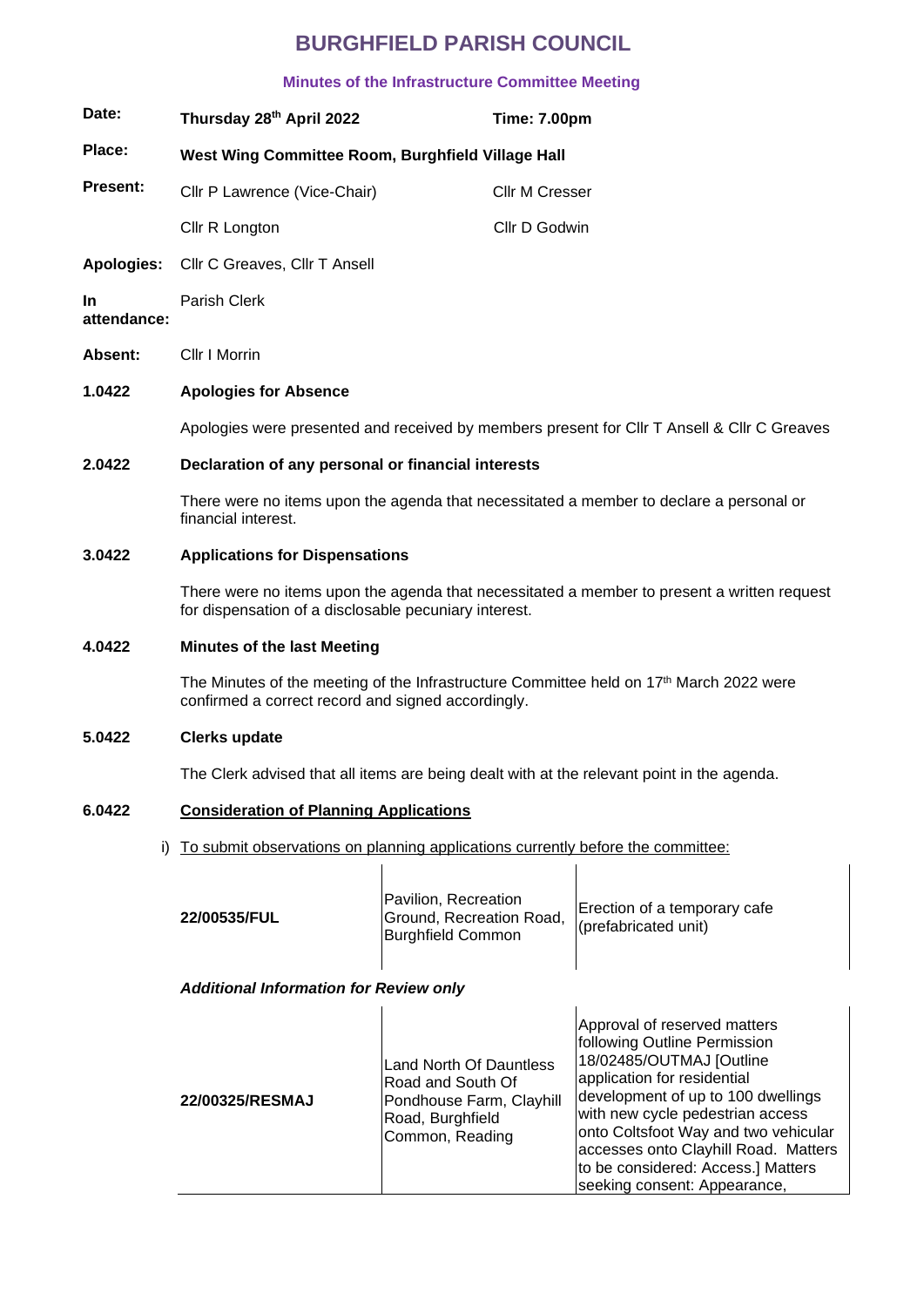## **BURGHFIELD PARISH COUNCIL**

Landscaping, Layout and Scale.

#### *Parish comments: Objections are to be reiterated with the inclusion of the following comments:*

*The entrances are too close to the traffic calming measures.* 

*Reduce the overall size of the central green space but keep the play area.* 

*The flats would be better placed at the bottom of the hill, their current proposed location is out of keeping.* 

*The VDS encourages green spaces between houses, this application does not comply with that.* 

#### **22/00957/HOUSE** 62 Tarragon Way,

oz Tarragon way,<br>Burghfield Common Two storey extension to side of house

#### *Parish comments: No objections*

#### ii) **To receive and note any planning decisions received**

See separate sheet

#### iii) **To deal with any other planning related matters**

No other planning related matters were identified.

#### **7.0422 To receive an update from the NDP group on the progression of the draft document**

Members received a verbal update advising the draft NDP document would be presented at the next Parish Council meeting for review. The referendum process will then commence accordingly.

#### **8.0422 Transport**

#### i) To consider any Highway or Road Safety improvements within the parish

Members acknowledged the condition of the pathways, the roadsides and kerbside at Burghfield Bridge. WBC are to be asked to undertake a clean up of the area.

A request for some general maintenance for the pathways and roadside at the corner of Sulhamstead Road is to be forwarded to WBC.

WBC are to be chased regarding the painting of double white lines on the bend at School Lane.

A request is to be submitted for the SID for deployment within the parish. Cllr Godwin to action.

ii) To receive an update on Highway issues raised at the previous meeting

Members received a map highlighting the cycle routes within the parish. A request is to be presented for WBC to undertake a review of potential extensions to existing routes and improved cycle lanes to and from Burghfield. Members are to consider further at the next meeting.

#### **9.0422 Safer Communities**

i) Policing & Anti-social behaviour issues

Cllr Cresser advised members of the recent incident at the village hall with individuals causing anti-social behaviour. Potential solutions are to be considered by members.

#### **10.0422 Parish Maintenance Issues**